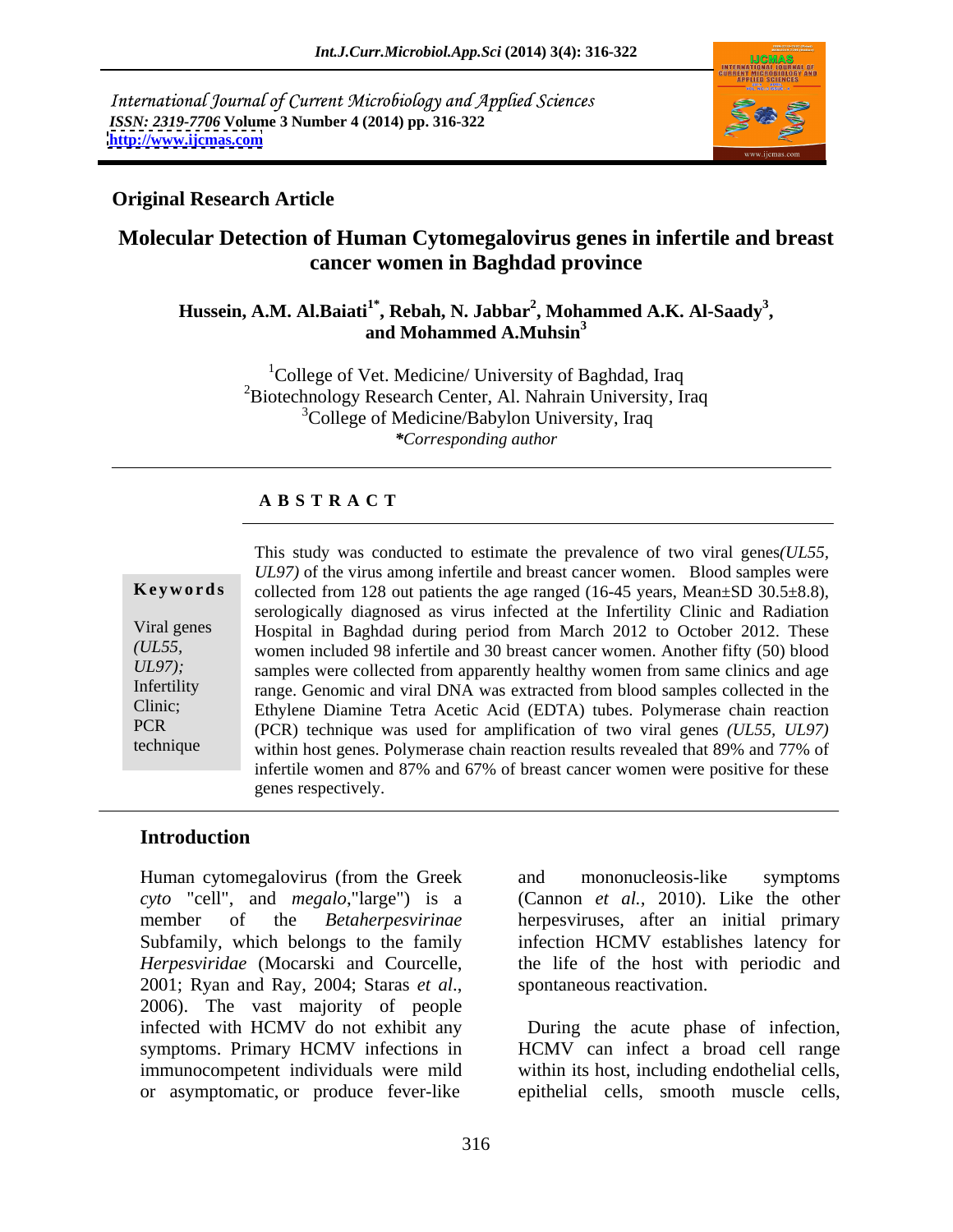fibroblasts, neuronal cells, hepatocytes, F. GGTCTTCAAGGAACTCAGCAAGA trophoblasts, monocytes/macrophages and dendritic cells (DCs) (Sinzger *et al* ., 2008). The protocol was done as follows

### **Materials and Methods**

The current study was done in the Infertility Clinic of Kamal Al-Sammaraee Hospital and Al-Yarmouk teaching hospital and Radiation and Nuclear Medicine Hospital in Baghdad. The study was approved by the Babylon College of Medicine and informed consent was extended consent was the consent consent consent consent consent consent consent consent consent consent consent consent consent consent consent consent consent consent consent consent con obtained from patients. The tested samples were included (330) whole blood samples from infected individuals with EDTA to perform molecular work that includes the detection of viral genes after DNA extraction using Favor Prep DNA extraction Mini Kit from *FavorGene* Biotechnologies (Taiwan) and *Geneaid* Genomic DNA Purification Kit from **Exercise Construction** Sector summer *Bioneer* (Korea), the DNA extracted Denaturation 94°C for 30 sec 35 according manufacturer instruction .In cases of women with infertility and cancer, 5 ml of blood was obtained at the admission time. Samples were prepared according to method of (Boeckh and

The primers used in this study were used for amplification of two genes which includes: 1- HCMV gB primers an *in vitro* nucleic acid amplification test for qualitative detection of *Human* Mastermix tubes were transferred to the *Cytomegalovirus* glycoprotein B gene thermocycler (Applied Bio system (*UL55*). From Integrated DNA Technologies (USA), include these programmed with the above protocol

### F. GGTCTTCAAGGAACTCAGCAAGA R. CGGCAATCGGTTTGTTGTAAA

| Steps                | Temperature and duration  |              |
|----------------------|---------------------------|--------------|
| Initial denaturation | $95^{\circ}$ C for 7 min  |              |
| Denaturation         | $94^{\circ}$ C for 30 sec |              |
| Annealing            | $63^{\circ}$ C for 30 sec | 35<br>cycles |
| Extension            | $72^{\circ}$ C for 30 sec |              |
| Final Extension      | $72^{\circ}$ C for 7 min  |              |

2-HCMV phosphotransferase primer CMV is an *in vitro* nucleic acid amplification test for qualitative detection of *Human Cytomegalovirus* phosphotransferase (*UL97*) gene from *Synthesis gene* Technologies (China). Include this primer TATTAGGACAAGGCTGGTGGGCAC.

The protocol was done as follows

Boivin, 1998; Koneman *et al.*, 2006). Mastermix (AccuPower<sup>®</sup> PCR primers<br>according to the gene to be amplified. Mastermix used a ready 50 µL PCR Mastermix (AccuPower<sup>®</sup> PCR Premix/Bioneer/Korea) was used for amplification for both genes. Template DNA (10  $\mu$ L) from each sample and primers (5 µL from each) were added to each Mastermix tube. The mixture is then put in a shaker and spinner for 10 cycles for better mixing. After mixing, the thermocycler (Applied Bio system (Singapore) which is previously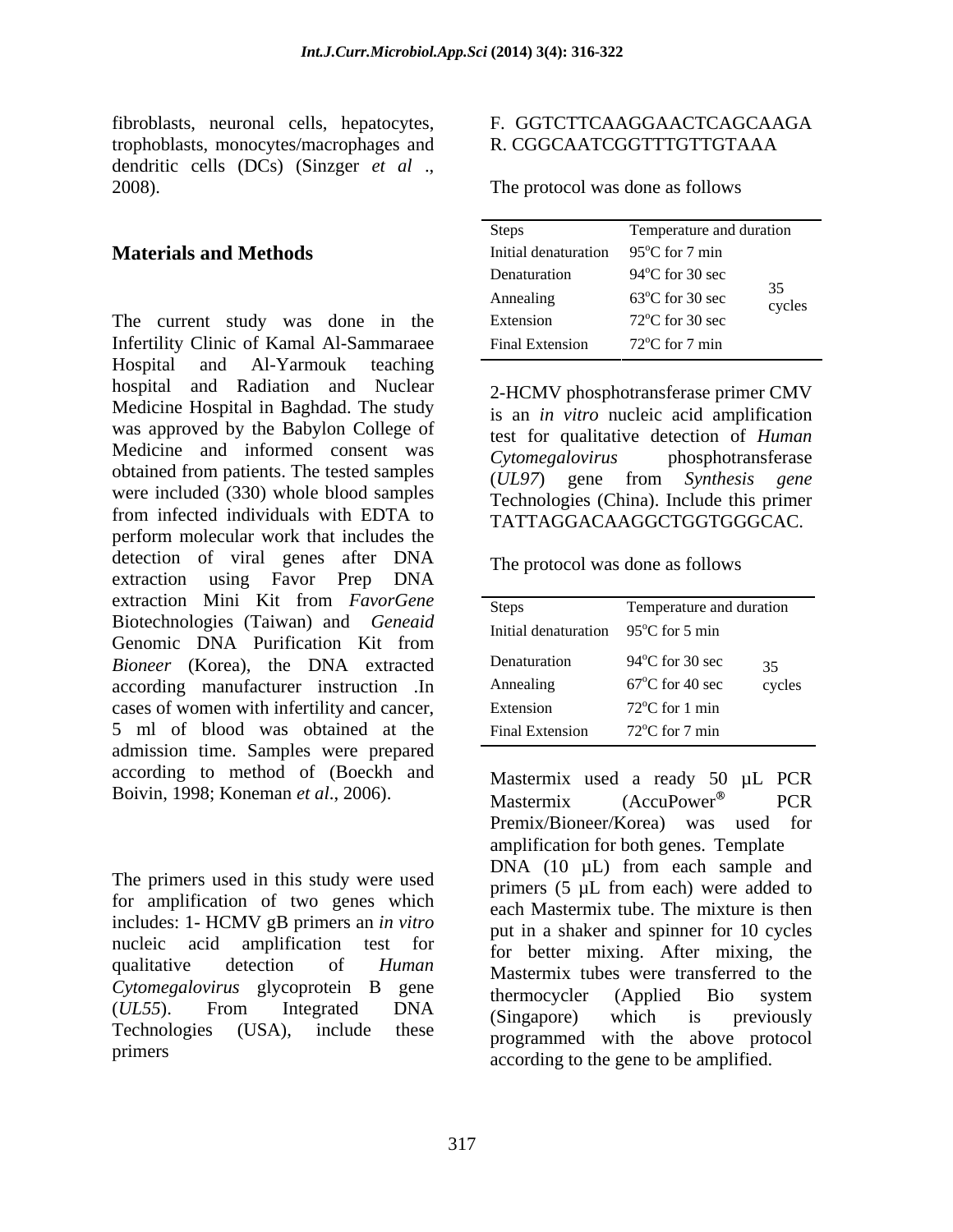1.5-2 gm of agarose (BioBasic/Canada) Infertile women reported for *UL55* and Ethidium bromide and 3000bp ladder. The

diagnosis are considered to be beneficial and fast tools especially to susceptible with  $10(91\%)$  prevalence, followed by age<br>groups such as transplant recipients and group  $36-40$  vears with  $19(90\%)$ groups such as transplant recipients and AIDS patients as well as infected children to determine differentiation between latent and active infection (Meguid *et al* ., 2004; years which is 18(90%) followed<br>Lashini *et al* ... 2011). The PCR results years which is 18(86%) Lashini *et al* ., 2011). The PCR results years which is 18(86%) without were interpreted by the presence or absence of specific bands of amplified gene on 2% of agarose. The current study was conducted for amplification of HCMV gB (*UL55*), and phosphotransferase gene (Thymidine kinase, *UL97*) from whole blood specimens. The amplified products of these genes (*UL55, UL97*) were 72 and 800 bp respectively as in figure (1) and figure  $(2)$ . The detection of HCMV DNA in whole blood became the standard method for monitoring the virus in patients. This result is in line with latent non replicating virus in Mengelle *et al*., (2003) who showed that the detection of viral DNA in whole blood ages. occurred more frequently than other specimens. The current results of PCR Several comparative studies have showed strong association with serostatus as in table (4-8) and (4-9) for both abortion and infertile women. infection (Barber *et al*., 1999; Distefano *et* 

Human cytomegalovirus genes (*UL55* and *UL97*) were detected as in table (4-9).

was dissolved in 100 ml of 1x Tris Borate *UL97*, then there were 76(84%) and EDTA (TBE) (BioBasic/Canada which 72(79%) positive results respectively used in the electrophoresis in addition to without significance. The current results statistical package for the social sciences who showed nearly same results when he (SPSS, version 14) was used for statistical was used whole blood. In regards to age analysis. the high prevalence of HCMV*UL55* was **Results and Discussion** 9(100%) followed by age 31-35 years that **Molecular detection of HCMV DNA in** was highly prevalent at age 31-35 which **infected groups by PCR technique** reported 26(96%) followed by age class The molecular assays for HCMV miscarriages. The high prevalence of immunosuppressed and unsuppressed detection of HCMV which detect even are supported by Mengelle *et al*., (2003) occurred at age 41-45years which reported reported 24(89%), while the other gene 26 -30 which reported 29(91%) in case of HCMV *UL55* occurred at age 26-30 years with 10(91%) prevalence, followed by age group 36-40 years with 19(90%) For *UL97* gene, the high percentage was reported in age 31-35 years which is 18(90%) followed by 21-25 years which is 18(86%) without significance in case of infertile women. The current results were disagreed with Yasir, (2012) who showed low positivity of viral DNA in his selected groups. This may be due to the use of the other gene which was major immediate early gene (MIE) and it was detected at active replicating state and its expression restricted or absent during latency of the virus. However, these results were in line of Zhang *et al*., (2000) and (2010) who showed the high sensitivity of PCR for latent non replicating virus in asymptomatic patients in young or old ages.

> Several comparative studies have demonstrated that *gB* primer sets have high diagnostic sensitivity for HCMV *al*., 2004). The *gB* primer sets were used in the current study which amplify fragment of region that encodes the glycoprotein B,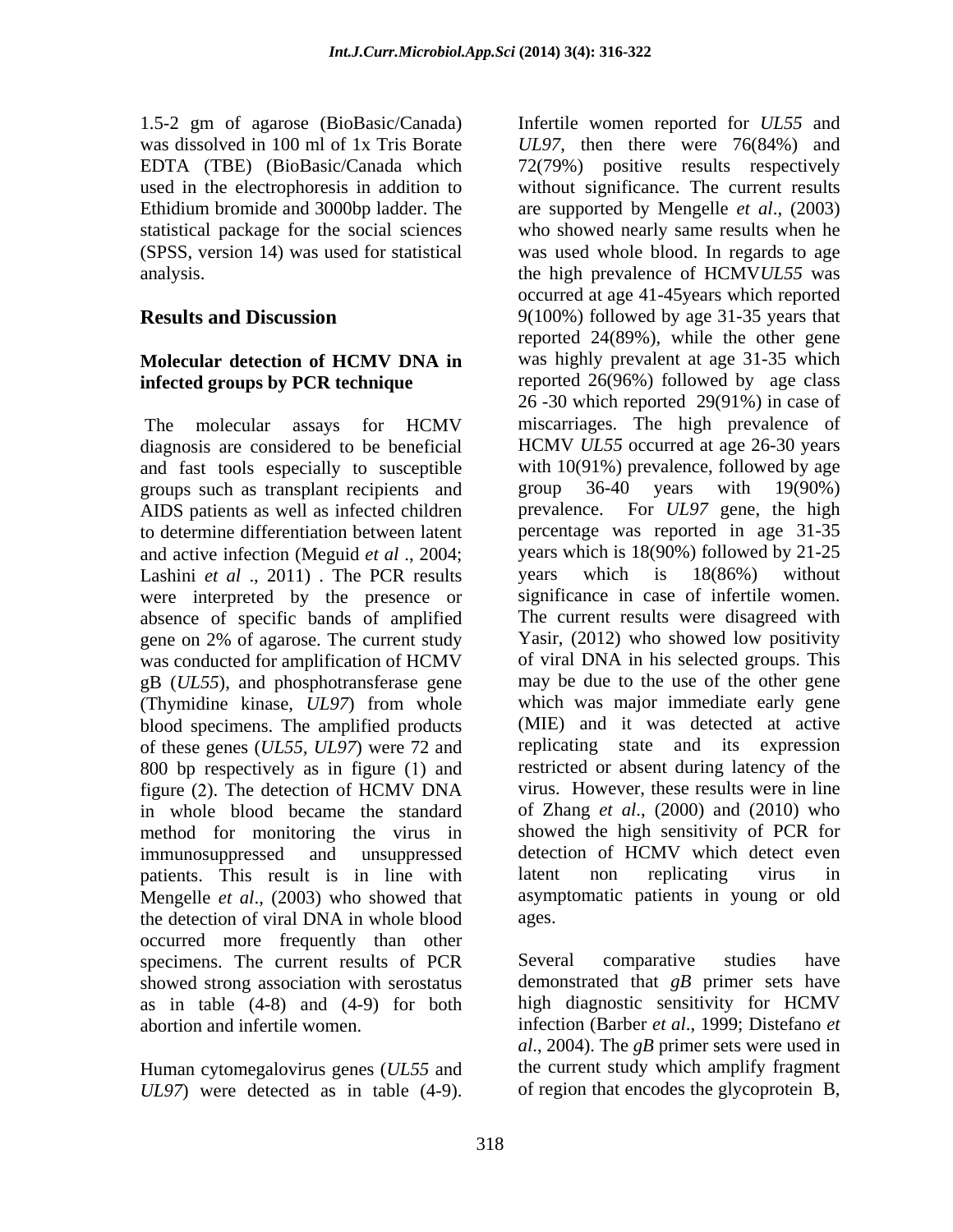**Figure.1** PCR detection of HCMV in Ethidium bromide-stained agarose gel using specific primers gB gene of infected women showed 72 bp product and M.3000 bp marker, 1--6 positive results, 7 positive control.



**Figure.2** PCR detection of HCMV in Ethidium bromide-stained agarose gel using specific primer *UL97* gene of infected women showed 800 bp product and M.3000 bp marker, 2 negative result, 3-7 positive results, 1- positive control.

| $\begin{array}{ l} 3000 \\ 2000 \end{array}$ | 6 | 5 |        | an an am Sainte |      | M |
|----------------------------------------------|---|---|--------|-----------------|------|---|
| 1500<br>1000                                 |   |   |        |                 |      |   |
| 900                                          |   |   |        |                 | 900b |   |
| $800 -$                                      |   |   |        |                 |      |   |
|                                              |   |   |        |                 |      |   |
|                                              |   |   |        | ٠               |      |   |
| 100bp                                        |   |   | $\sim$ | ٠               |      |   |
|                                              |   |   |        |                 |      |   |
|                                              |   |   |        |                 |      |   |

**Table.1** Molecular detection of HCMV genes in infected groups by PCR technique

| $\begin{array}{ c c c c c c } \hline \text{Groups} & \text{of the study} & \text{UL55+} \ \hline \end{array}$ |            |  | $UL97+$ |  |
|---------------------------------------------------------------------------------------------------------------|------------|--|---------|--|
| Infertility<br>-98                                                                                            |            |  |         |  |
| 30<br><b>Breast cancer</b>                                                                                    | $\vert$ 26 |  |         |  |
| Control                                                                                                       |            |  |         |  |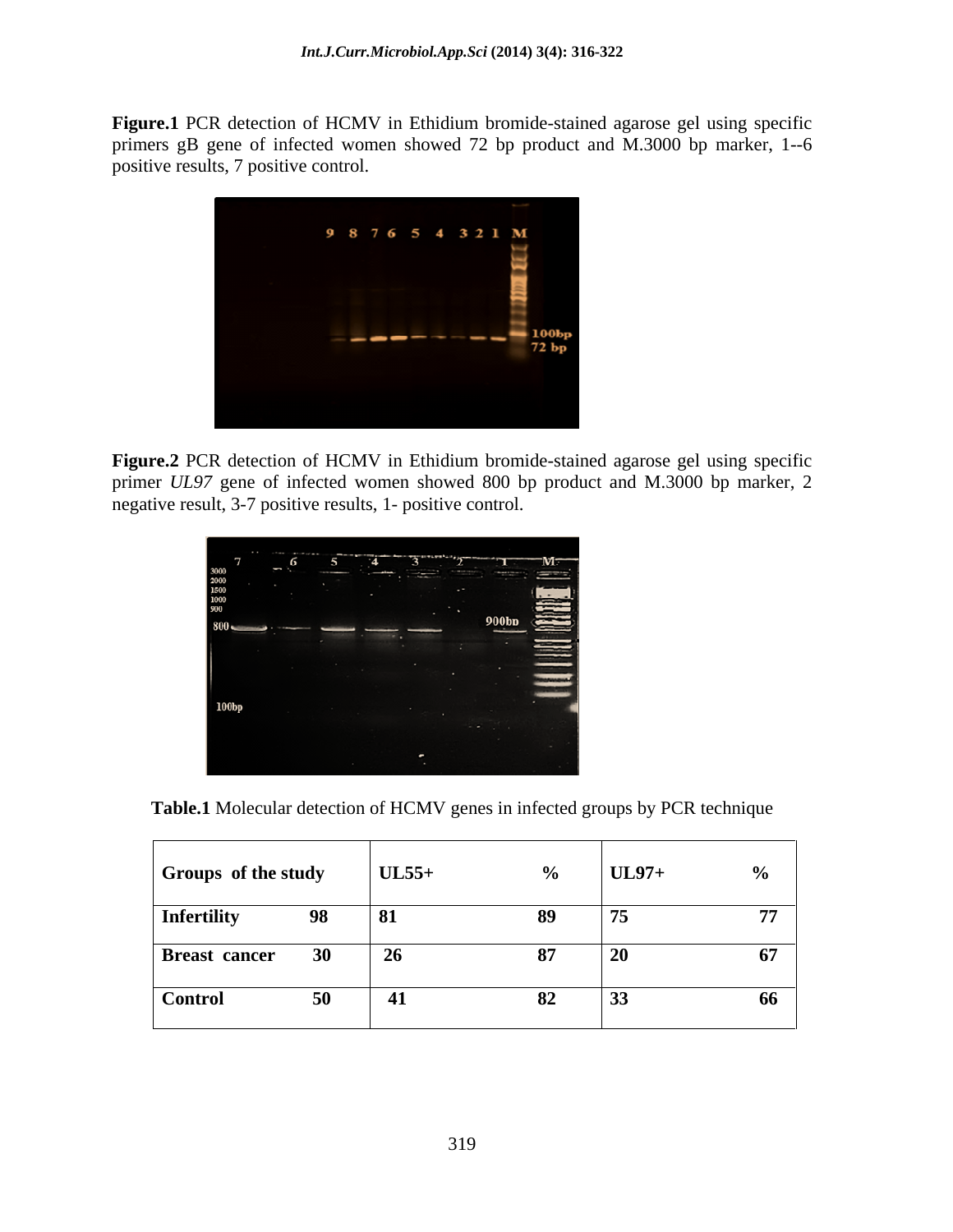| Age                                                                   |                            | $\sqrt{\text{Total}   \text{IgG}} +$ |                       | Total IgG - |                      | <b>Total</b> |
|-----------------------------------------------------------------------|----------------------------|--------------------------------------|-----------------------|-------------|----------------------|--------------|
| groups                                                                | $\blacksquare$ No.         |                                      | $UL55+  UL97+  IgG +$ |             | $UL55+  UL97+  IgG-$ |              |
| $\begin{array}{ c c c c c } \hline 16 & 20 & 8 \\ \hline \end{array}$ |                            |                                      |                       |             |                      |              |
|                                                                       |                            |                                      |                       | 88%         |                      | 12%          |
| $\boxed{21-25}$                                                       | $\sqrt{22}$                | $\vert$ 16                           | $\vert$ 18            |             |                      |              |
|                                                                       |                            |                                      |                       | 95%         |                      |              |
| $\boxed{26-30}$                                                       | $\boxed{12}$               | <b>10</b>                            |                       |             |                      |              |
|                                                                       |                            |                                      |                       | 92%         |                      |              |
| $\sqrt{31-35}$                                                        | 21                         | <b>16</b>                            | $\vert$ 18            |             |                      |              |
|                                                                       |                            |                                      |                       |             |                      |              |
| $36-40$                                                               | $\boxed{22}$               | <b>19</b>                            | $\vert$ 15            |             |                      |              |
|                                                                       |                            |                                      |                       | 95%         |                      |              |
| $\sqrt{41-45}$                                                        | $\vert$ 13                 |                                      |                       |             |                      |              |
|                                                                       |                            |                                      |                       | 85%         |                      | 15%          |
| Total                                                                 | $\overline{\phantom{0}98}$ | $\sim$                               | $\mathbf{z}$          |             |                      |              |
|                                                                       |                            | 84%                                  | 79%                   | 93%         | 71%<br>43%           | $7\%$        |

**Table.2** Viral genes results within infertile age groups

this genomic region which considered as 2013). Other gene that was studied is without active infection at the time of testing. This reason consistent with other

Bolovan-Fritts *et al*., (1999) demonstrated that the analysis of peripheral blood monocytes from asymptomatic carriers 100% of breast cancer specimens and 91% under trial, and there are many studies on considered to be relevant to the genetic variability which depend upon pathogenesis of carcinoma. Dupont et al., blocked p53 (cell cycle regulatory protein) thus inhibiting apoptosis and leading to

highly conservative of epitopes between phosphotransferase gene (*UL97* region) of clinical isolates (Shepp *et al*., 1996; Coyle the viral genome which encoded the *et al*., 2002). The highly prevalence of thymidine kinas, and genotyping assays HCMV DNA in this study may be due to that target for ganciclovir resistance gene. the detection of latently infected cells or Ganciclovir resistance was mediated by extracellular DNA fragment in patient mutation in this gene (Erice, 1999; Pass, 2001; Piiparinen, 2004).

reports which demonstrated same For breast cancer women, the results quantitative results (Roseff *et al*., 1993; showed that 26 (87%) were positive for Miller *et al*., 1994; Boeckh and Boivin, HCMV *UL55*, while only 20 (67%) were 1998). positive for HCMV *UL97* DNA. The showed that the latent HCMV genome was in the case of sentinel lymph node present in the cells as an episome. metastasis. Castillo and Kowalik, (2004) Glycoprotein B was a major target for showed that the HCMV gene product was neutralizing antibodies and an important capable of transforming cells in *vitro* and component of recombinant vaccine that the deregulation of cellular pathways this genomic region which considered as 2013). Other gene that was studied is<br>bighly conservative of epitopes between phosphotransferase gene (*UL97* region) of<br>elinical isolates (Shepp *et al.*, 1996; Coyle the viral geno current result was supported by Taher *et al*., (2013) who showed that the HCMVDNA was abundantly detected in 100% of breast cancer specimens and 91% considered to be relevant to the pathogenesis of carcinoma . Dupont *et al.*, (2010) pointed that the HCMV was cell differentiation and proliferation.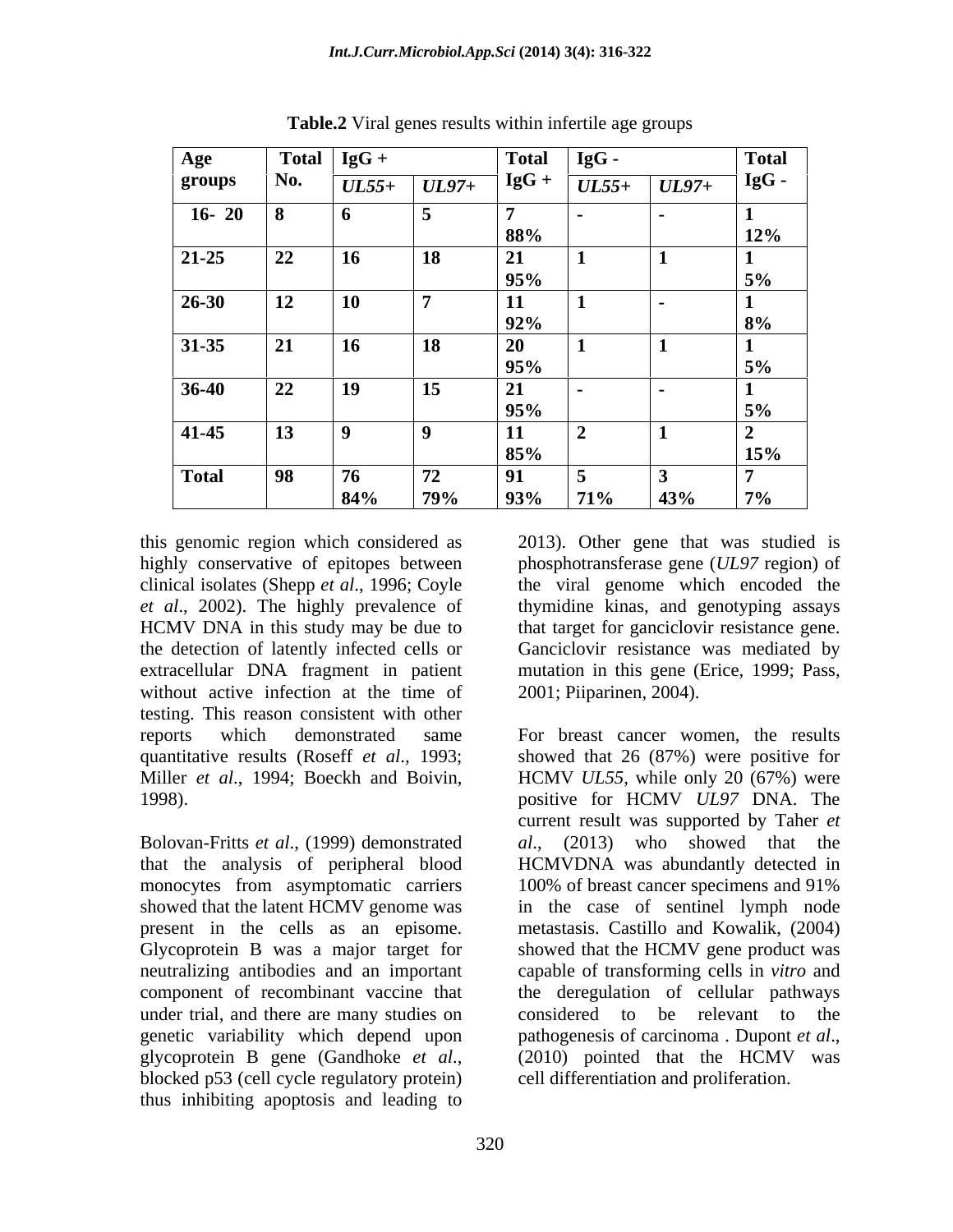Recently, Bender *et al*., (2009) showed that the virus acts as" hit and run" like mechanisms and may be present at some 2: p. 113-39. stage of cancer processing, this provides a Coyle, P.; Wyatt, D.; Ong, G.; Maxwell, useful indication that certain types of cancers are infected by HCMV and then trigger the oncogenic properties. cytomegalovirus glycoprotein B gene.

Harkins *et al*., (2010) who suggested that Distefano, A.; Alonso, A.; Martin, F.; the persistent infection was occurred in Pardon, F. 2004. Human high percentage of breast epithelium of cytomegalovirus: detection of normal adult females, but persistent viral protein expression correlated highly with tumorgenicity of breast cancer. Dupont, P.; Manuel, O.; and Pascual, M.

- Barber, L.; Egan, J.; Turner, J.; Guiver, M.; Woodcock, A.; Yonan, N. et al. HCMV DNAaemia levels in heart, recipients. J Virol Methods. 821:85-97. Infection<br>
recipients. J Virol Methods. 821:85-97. (and infection
- Bender, C.; Zipeto, D.; Bidoia, C. et al.
- Boeckh, M. and Boivin, G. 1998. cytomegalovirus in normal and Ouantitation of cytomegalovirus republic breast epithelium. methodological aspects and clinical applications. Clin. Microbiol. Rev. 11:
- Bolovan-Fritts, C.; Mocarski, E.; and Diagnostic<br>Wiedeman I 1999 Perinheral blood Lippincott. Wiedeman, J. 1999. Peripheral blood CD14+cells from healthy subjects carry a circular conformation of latent
- Cannon, M.; Schmid, D.; and Hyde, T. 2010. Review of cytomegalovirus infection. Rev. Med. Virol. 204:202
- Castillo, J. and Kowalik, T.2004. HCMV

infection: modulating the cell cycle and cell death. Int Rev Immunol. 23 1- 2: p. 113-39.

- A.; McCaughey, C.; O'Neill, H. 2002. A nested primer set targeting the J Clin Virol. 251:95-6.
- Pardon, F. 2004. Human cytomegalovirus: detection of congenital and perinatal infection in Argentina. BMC Pediatr. 4:11.
- **References** dysfunction. Kidney. 78119:S47. Dupont, P.; Manuel, O.; and Pascual, M . 2010. Infection and chronic allograft
	- Erice, A.1999. Resistance of Human Cytomegalovirus to Antiviral Drugs . Clinic Micro Rev ; 286-297.
	- 1999. The development of a Gandhoke, I.; Hussain, S.; Pasha, S.; quantitative PCR ELISA to determine<br>
	HCMV DNAaemia levels in heart Glycoprotein B Genotyping in heart/lung and lung transplant Congenital/perinatal Cytomegalovirus Chauhan, L.; Khares, S. Glycoprotein B Genotyping in Infection in Symptomatic Infants. 50 .663-667.
	- 2009. Analysis of colorectal cancers Harkins, L.; Matlaf, L.; Soroceanu, L.; for human cytomegalovirus presence Klemm, K.; Britt, W.; Wang, W. et al. for human cytomegalovirus presence.<br> **Klemm, K** .; Britt, W .; Wang, W .et al<br> **Canadical Lines Agent Canadical**<br> **Canadical Lines Canadical Lines (2010)**<br> **Canadical Lines Canadical Lines (2010)**<br> **Canadical Lines Canadic** Infect Agent Can. 4-6.<br>
	ockh M and Boivin G 1998 (Supervictivity in normal Quantitation of cytomegalovirus: Harkins, L.; Matlaf, L .; Soroceanu, L.; Klemm, K .; Britt, W .; Wang, W .et al . 2010. Detection of human cytomegalovirus in normal and neoplastic breast epithelium. Herpesviridae .1:8.
	- 533-554. 2006. Color Atlas and Textbook of Koneman, E.; Allen, S.; and Janda, W. Diagnostic Microbiology. 6th ed. Lippincott.
	- cytomegalovirus genome. Blood PCR assay for early detection of CMV 93:394 8. infection in renal transplant recipients. Lashini H.; Goodarzi Z.; Hosseini M.; Saberfar E. 2011. Development of PCR assay for early detection of CMV Nephro-Urol Mon. 32:106-108.
	- seroprevalence and demographic M. 2005. Diagnosis and management characteristics associated with of human cytomegalovirus infections 213. on quantitative and Real- time PCR. Meguid, N.; Housseiny, L.; and El Awady, in mothers and newborn infants based Int J Ch Neuro psychiatry 22: 119-141.